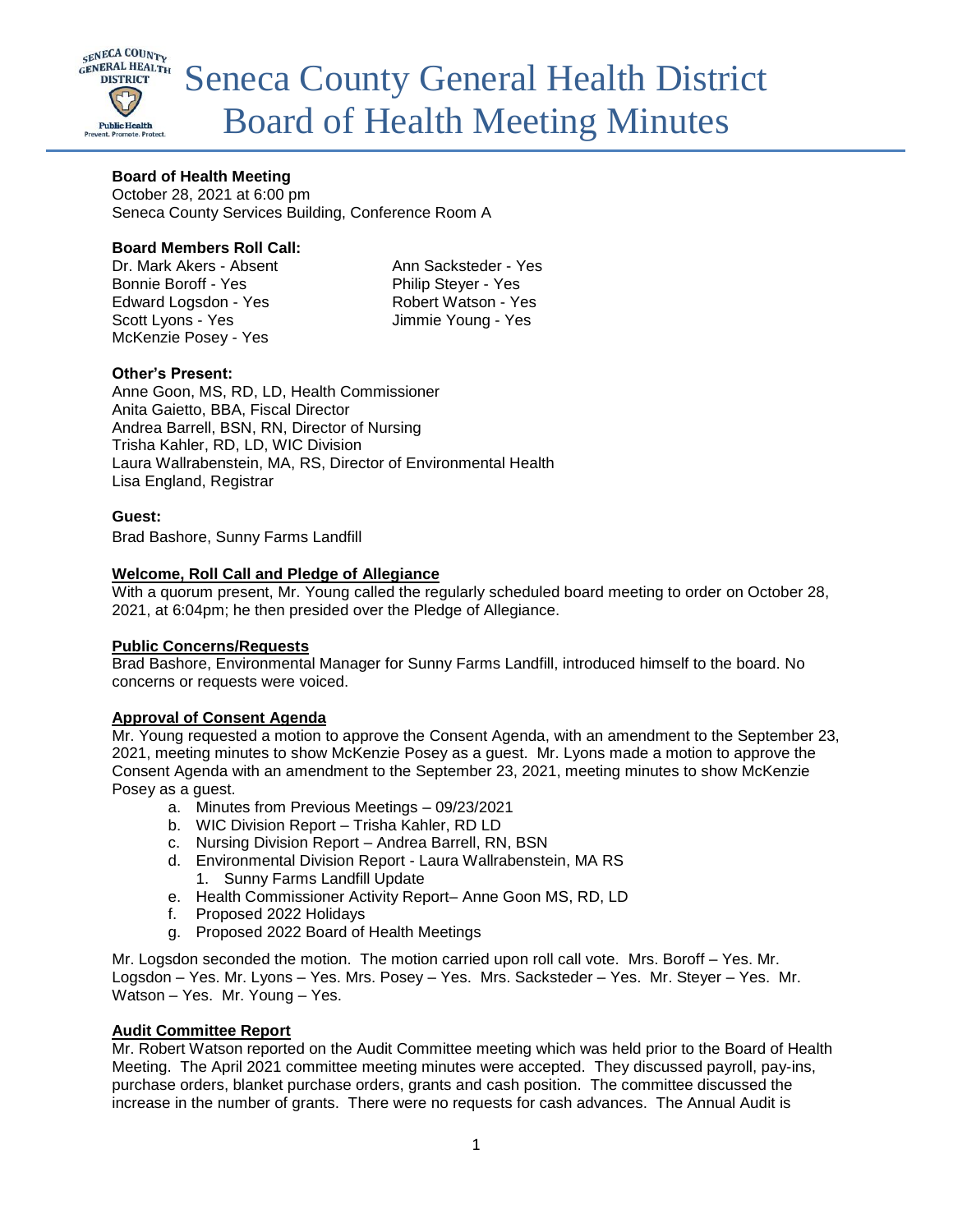finished and published. There was one minor finding related to not having employees designated as public records custodians acknowledge in writing their understanding of the public records policy and their role as a custodian. This issue was corrected and accepted. Next audit committee meeting will be April 28, 2022.

### **Health Commissioner Report**

Mr. Young turned the floor over to the Health Commissioner, Anne Goon, MS, RD, LD. Ms. Goon's activity report was in the Board Member's folders.

Ms. Goon discussed the positions funded by the Public Health Work Force Grant and the Integrated Naloxone Grant. The Health Educator 1 position for the Naloxone Grant has been filled and will be presented as a resolution later in the meeting. Ms. Goon is working on filling the Health Communications Specialist and Health Planner/Grant Manager positions. She has continued to work on updating personnel policies, as well as looking at the best ways to use COVID-19 grant funds.

ODH released new quarantine recommendations for exposures that occur in school and school-related activities. Quarantined students can attend if masked and parents are required to monitor them for symptoms of COVID-19. Quarantined students can also participate in school-related extracurricular activities with testing. They must test twice, once when they are notified of the exposure and again 5 to 7 days later.

### **Resolution to hire Employee - Resolution #2021.10**

Mr. Young requested a motion to approve the hiring of David Wiedenheft, Full Time Health Educator 1, effective 11/08/2021 Resolution #2021.10. Mrs. Sacksteder made a motion to approve the hiring of David Wiedenheft, Full Time Health Educator 1, effective 11/08/2021 Resolution #2021.10. Mrs. Posey seconded the motion. The motion carried upon roll call vote. Mrs. Boroff – Yes. Mr. Logsdon – Yes. Mr. Lyons – Yes. Mrs. Posey – Yes. Mrs. Sacksteder – Yes. Mr. Steyer – Yes. Mr. Watson – Yes. Mr. Young – Yes.

#### **Policy Action**

Ms. Goon presented the following personnel policies to the board:

- 1. Leave of Absence Without Pay Ms. Goon reviewed the policy for the board. The policy update clarifies and defines appropriate uses of unpaid leave of absence.
- 2. Bereavement Leave Ms. Goon explained this update reorganizes the content of this policy and puts it into the required format but contains no substantive changes otherwise
- 3. Employee Service Recognition Ms. Goon noted that the name of this policy was updated from "Holiday Event" to reflect its purpose of recognizing and honoring staff and Board members' public health service to Seneca County residents. References to relevant PHAB Measures were also added.
- 4. Immunizations Ms. Goon presented this new policy, which outlines required and recommended vaccinations for Health District Employees based upon employees' risk for exposure to blood borne and respiratory pathogens during the performance of their job duties. Recommended vaccines will be provided at no cost to uninsured staff or Board members; health insurance will be billed for staff and Board members with insurance coverage. Ms. Goon sought a legal opinion from Prosecuting Attorney Derek Devine regarding whether the Seneca County General Health District was subject to the Federal COVID-19 Vaccination Mandate; he indicated that the Health District was not subject to the mandate. As a result, the Health District can offer alternatives to vaccination for those with medical contraindications (e.g., masking and weekly testing.)

The board discussed that board members should also be subject to the immunization requirements in the policy.

Mr. Steyer asked what the COVID-19 vaccination rate is for the staff, and Ms. Goon responded that roughly 1/3 of staff is not vaccinated.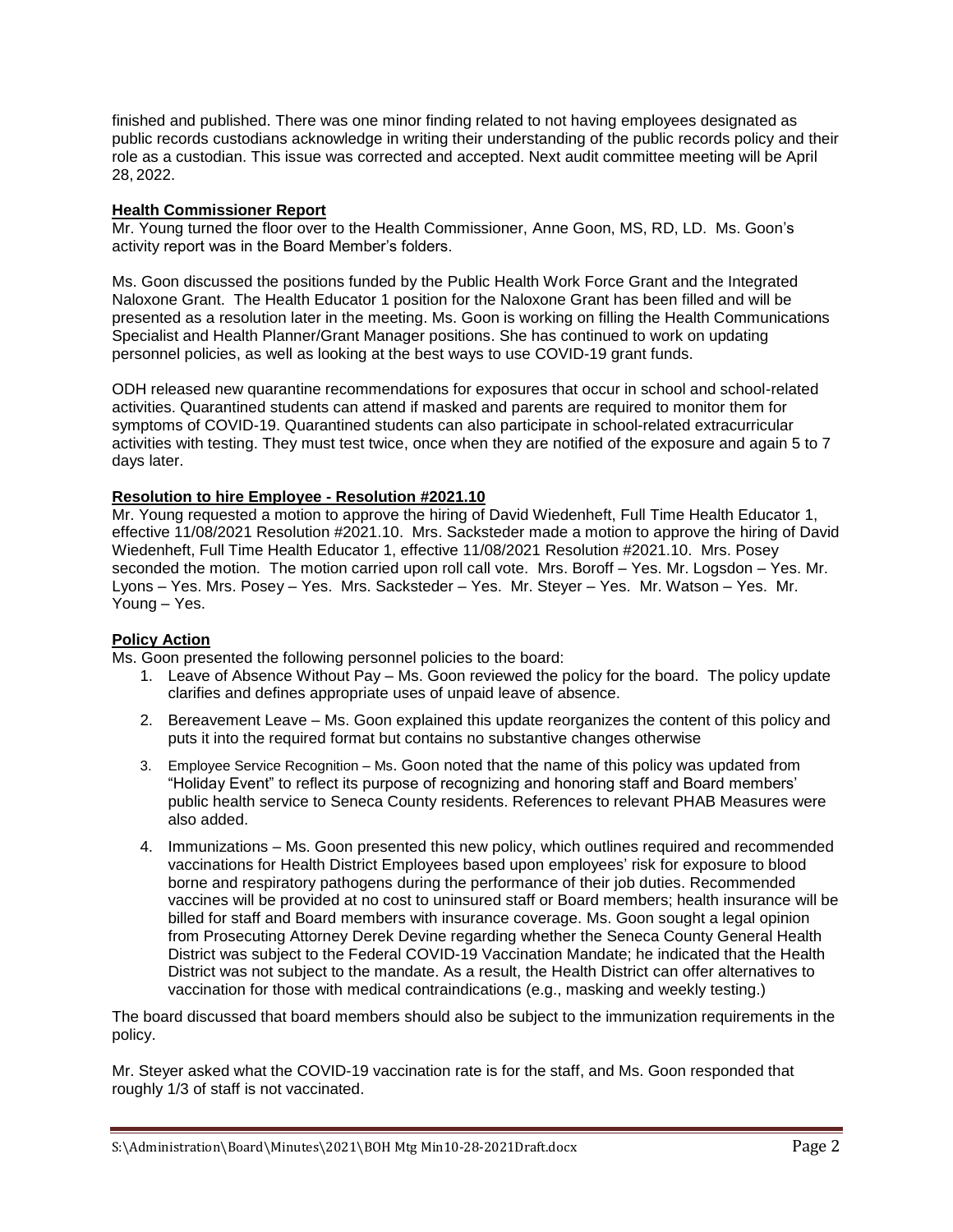Mr. Young requested a motion to approve the four policies presented, with an addition to the Immunization policy to clearly define "employees" as being both staff and Board members for the purposes of this policy. Mr. Lyons made a motion to approve the presented policies with the addition to the definition section of the Immunization policy clearly define "employees" as being both staff and Board members. Mrs. Sacksteder seconded the motion. The motion carried upon roll call vote. Mrs. Boroff – Yes. Mr. Logsdon – Yes. Mr. Lyons – Yes. Mrs. Posey – Yes. Mrs. Sacksteder – Yes. Mr. Steyer – Yes. Mr. Watson – Yes. Mr. Young – Yes.

# **Condemnation**

Mrs. Wallrabenstein presented for condemnation, property located at:

1. 6072 W. Poplar St. Bascom, OH 44809 Owned by: Karen Mitchem 1148 W. Tiffin St. Fostoria, OH 44830

Mr. Young requested a motion to approve the condemnation of the presented property Mr. Steyer made a motion to approve the condemnation of the presented property. Mr. Logsdon seconded the motion. The motion carried upon roll call vote. Mrs. Boroff – Yes. Mr. Logsdon – Yes. Mr. Lyons – Yes. Mrs. Posey – Yes. Mrs. Sacksteder – Yes. Mr. Steyer – Yes. Mr. Watson – Yes. Mr. Young – Yes.

### **Rescind**

Mrs. Wallrabenstein presented for rescind of condemnation, property located at:

- 1. 225 Crocker St. Fostoria, OH 44830
	- Owned by: William Sayre 301 S. Main St. Fostoria, OH 44830

Mrs. Wallrabenstein requested the board to table the property 225 Crocker St. Fostoria, OH 44830 Owned by: William Sayre 301 S. Main St. Fostoria, OH 44830 until next month. The owner has not completed the updates as of today.

Mrs. Wallrabenstein presented for rescind of condemnation, property located at:

- 2. 1340 W. Woodland Ave. Tiffin, OH 44883
	- Owned by: Laurent J. Jr. & Vickie Brickner 1783 E SR 18 Tiffin, OH 44883

Mr. Young requested a motion to approve the rescind condemnation of the presented property. Mr. Lyons made a motion rescind condemnation of the presented property. Mr. Steyer seconded the motion. The motion carried upon roll call vote. Mrs. Boroff – Yes. Mr. Logsdon – Yes. Mr. Lyons – Yes. Mrs. Posey – Yes. Mrs. Sacksteder – Yes. Mr. Steyer – Yes. Mr. Watson – Yes. Mr. Young – Yes.

#### **Second Reading of 2022 proposed food fees.**

Mrs. Wallrabenstein reported that a public hearing for the food fees was held in the basement conference room of the Health Department on Thursday, October 28, 2021, prior to the board meeting, from 4:00 p.m. to 5:00 p.m. One individual attended.

Mrs. Wallrabenstein presented the proposed food fees for 2022. This was the second reading and will be voted on at the November 18, 2021, meeting

| <b>FOOD SERVICE CATEGORY</b>         | <b>CURRENT LOCAL</b><br>FEE | PROPOSED FEE<br>(2022) |
|--------------------------------------|-----------------------------|------------------------|
| Commercial Risk 1 < 24,999 sq. ft.   | \$129.26                    | \$154.70               |
| Commercial Risk 1I <24,999 sq. ft.   | \$145.45                    | \$174.26               |
| Commercial Risk 1II <24,999 sq. ft.  | \$276.91                    | \$333.04               |
| Commercial Risk 1V <24,999 sq. ft.   | \$350.74                    | \$422.21               |
|                                      |                             |                        |
| Commercial Risk I > 25,000 sq. ft.   | \$186.25                    | \$223.53               |
| Commercial Risk II > 25,000 sq. ft.  | \$195.96                    | \$235.27               |
| Commercial Risk III > 25,000 sq. ft. | \$691.38                    | \$833.65               |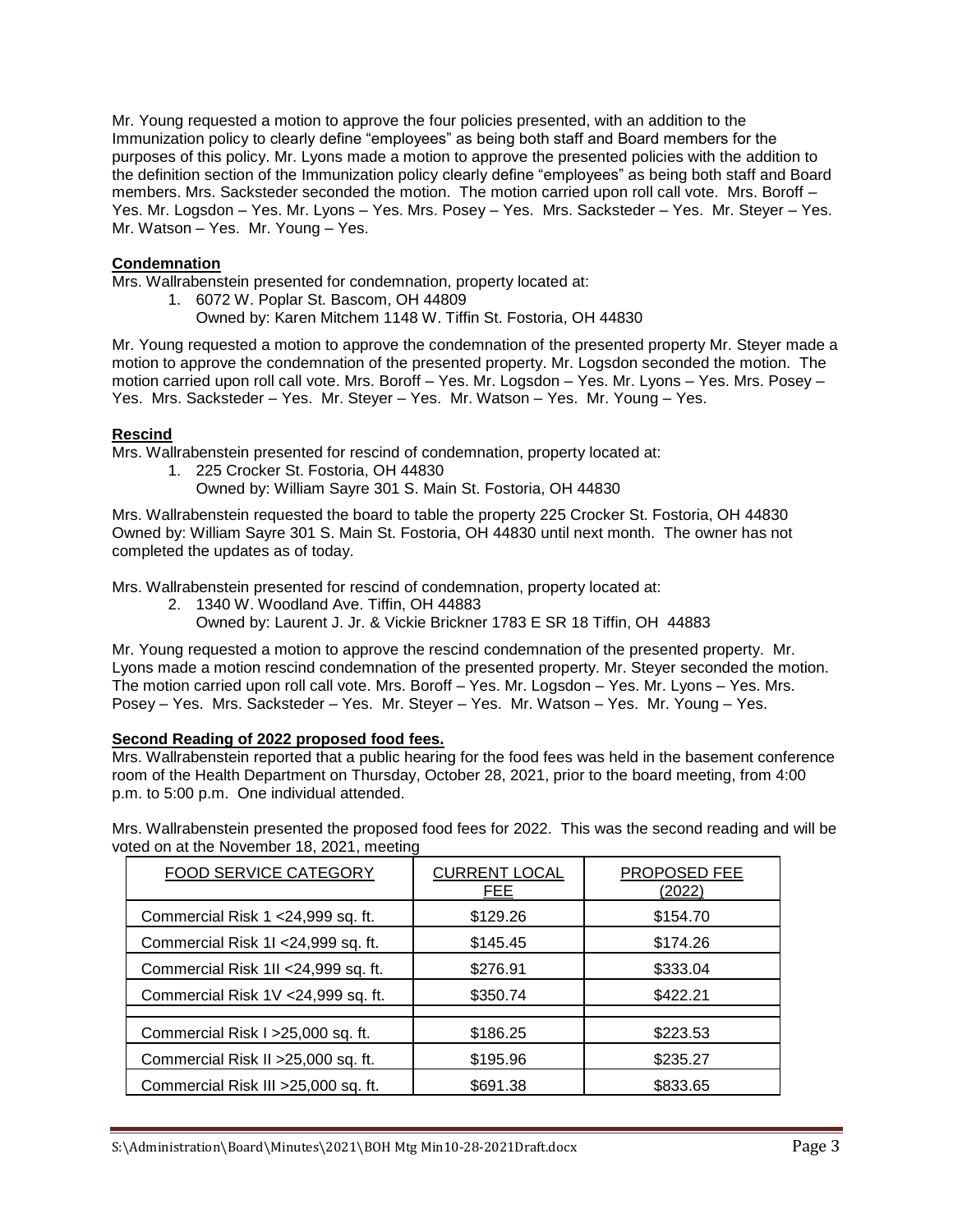| Commercial Risk IV > 25,000 sq. ft. | \$732.82 | \$883.71 |
|-------------------------------------|----------|----------|
| <b>Mobile</b>                       | \$222.69 | \$215.55 |
| Vending                             | \$11.69  | \$11.85  |
| emporary                            | \$65.00  | \$70.00  |

Late Fee: 25% of Local Fee.

Plan Review Fees: Class 1 or 2 = \$250.00

Class 3 or  $4 = $300.00$  Level 2 Proctor =  $$40.00$ Additional inspection fee = \$50.00 for plan reviews

# **Financial Transactions**

### **Financial Report**

The Monthly Financial Report for September 2021 shows revenue for the month of \$770,017.88 and revenue year to date of \$4,425,350.32. Expenses for the month were \$488,343.13 and year to date expenses totaled \$3,745,781.56.

Mr. Young requested approval of the Monthly Financial Report for September 2021. Mrs. Sacksteder made a motion to approve the Monthly Financial Report for September 2021. Mrs. Posey seconded the motion. The motion carried upon roll call vote. Mrs. Boroff – Yes. Mr. Logsdon – Yes. Mr. Lyons – Yes. Mrs. Posey – Yes. Mrs. Sacksteder – Yes. Mr. Steyer – Yes. Mr. Watson – Yes. Mr. Young – Yes.

### **Expenditures**

Mr. Young requested approval of the previous month's expenditures. Mr. Lyons made a motion to approve the expenditures as presented. Mr. Logsdon seconded the motion. The motion carried upon roll call vote Mrs. Boroff – Yes. Mr. Logsdon – Yes. Mr. Lyons – Yes. Mrs. Posey – Yes. Mrs. Sacksteder – Yes. Mr. Steyer – Yes. Mr. Watson – Yes. Mr. Young – Yes.

#### **Out of County Meetings/Travel** - None

#### **Advances/Repayments/Transfers**

Mr. Young requested a motion to approve Advances, Repayments, and Transfers List provided in board packets. Mr. Logsdon made a motion to approve the Advances, Repayments, and Transfers List. Mrs. Boroff seconded the motion. The motion carried upon roll call vote. Mrs. Boroff – Yes. Mr. Logsdon – Yes. Mr. Lyons – Yes. Mrs. Posey – Yes. Mrs. Sacksteder – Yes. Mr. Steyer – Yes. Mr. Watson – Yes. Mr. Young – Yes.

#### **Supplements** -None

# **Resolution for the Holiday Event - Resolution #2021.11**

Mr. Young requested a motion to approve the Holiday Event Resolution #2021.11.

Mr. Steyer asked if the \$500.00 would be enough to cover the cost of the event. The Board discussed the event and decided to change the amount on the resolution to \$750.00.

Mrs. Sacksteder made a motion to approve the Holiday Event Resolution #2021.11 with an amendment to increase the amount to \$750.00. Mr. Logsdon seconded the motion. The motion carried upon roll call vote. Mrs. Boroff – Yes. Mr. Logsdon – Yes. Mr. Lyons – Yes. Mrs. Posey – Yes. Mrs. Sacksteder – Yes. Mr. Steyer – Yes. Mr. Watson – Yes. Mr. Young – Yes.

#### **Contracts**

Mr. Young requested a motion to approve the following Contracts:

1. Terra State Community College, for student nursing clinical facility services, 08/01/2021– Indefinitely, no Money